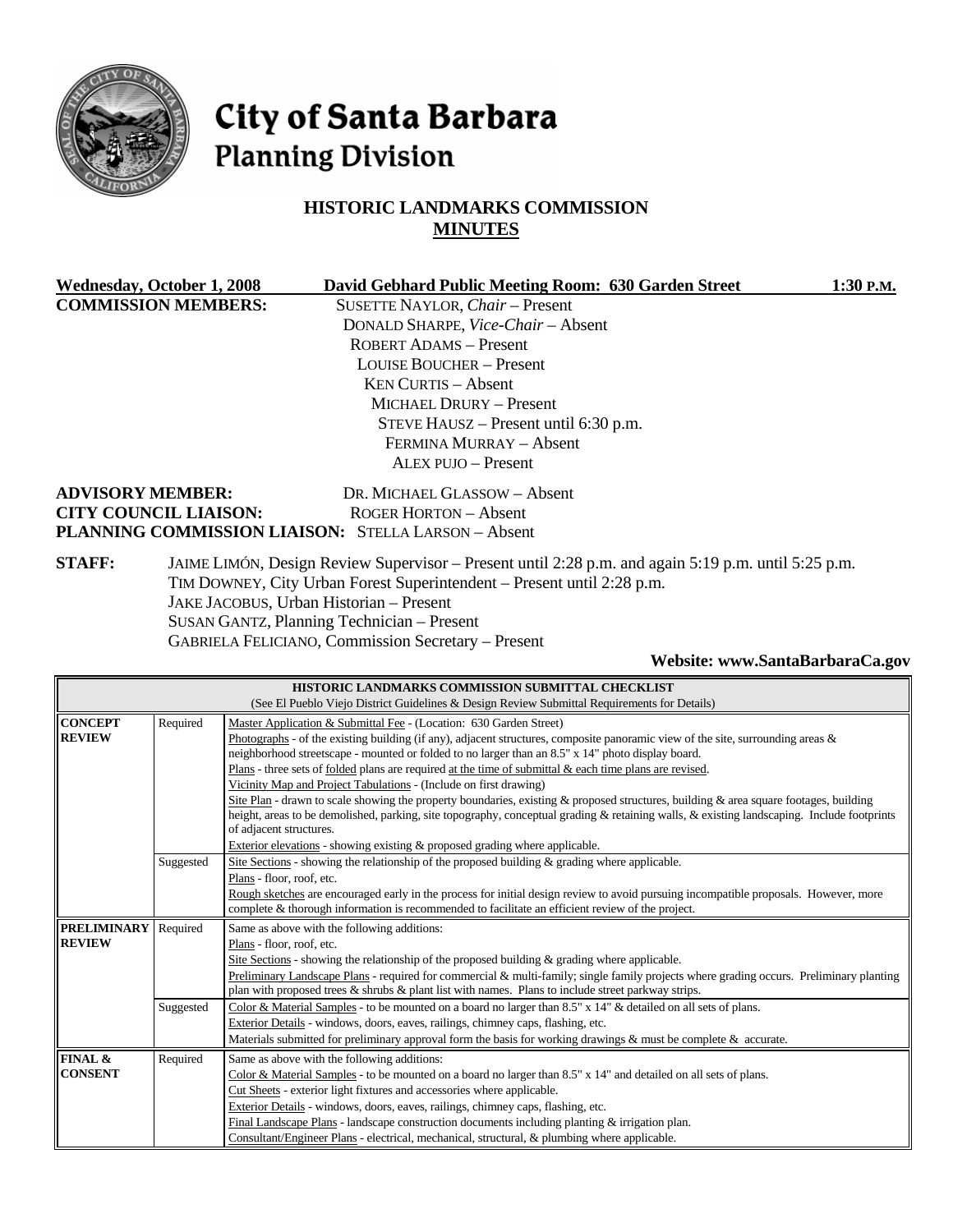#### **PLEASE BE ADVISED**

- \*\* All approvals made by the Historic Landmarks Commission (HLC) are based on compliance with Municipal Code Chapter 22.22 and with adopted HLC guidelines. Some agenda items received a mailed notice and were subject to a public hearing.
- \*\* The approximate time the project would be reviewed was listed to the left of each item on the agenda; and now the actual time is shown. It was suggested that applicants arrive 15 minutes early. The agenda schedule was subject to change as cancellations occurred. Staff would have notified applicants of time changes.
- \*\* The applicant's presence was required. If an applicant was not present, the item would be postponed indefinitely. If an applicant cancelled or postponed an item without providing advance notice, the item would be postponed indefinitely and would not be placed on the following HLC agenda. In order to reschedule the item for review, the applicant must fill out and file a Supplemental Application Form at 630 Garden Street (Community Development Department) and submit appropriate plans.
- \*\* The Commission may grant an approval for any project scheduled on the agenda if sufficient information has been provided and no other discretionary review is required. Substitution of plans is not allowed, if revised plans differing from the submittal sets were brought to the meeting, motions for preliminary or final approval would be contingent upon staff review for code compliance.
- \*\* Concept review comments are valid for one year. A Preliminary approval is valid for one year from the date of the approval unless a time extension has been granted. A Final approval is valid for two years from the date of final action unless a time extension has been granted or a Building Permit has been issued.
- \*\* The Commission may refer items to the Consent Calendar for Preliminary and Final Historic Landmarks Commission approval.
- **\*\* Decisions of the HLC may be appealed to the City Council. For further information on appeals, contact the Planning Division Staff or the City Clerk's office. Appeals must be in writing and must be filed with the City Clerk at City Hall within ten (10) calendar days of the meeting at which the Commission took action or rendered its decision.**
- \*\* **AMERICANS WITH DISABILITIES ACT:** In compliance with the Americans with Disabilities Act, if you need special assistance to gain access to, comment at, or participate in these meetings, please contact the Planning Division at 805-564-5470. If possible, notification at least 48 hours prior to the meeting will enable the City to make reasonable arrangements in most cases.
- **\*\* AGENDAS, MINUTES and REPORTS:** Copies of all documents relating to agenda items are available for review at 630 Garden St. and agendas and minutes are posted online at www.SantaBarbaraCa.gov/hlc. **Materials related to an item on this agenda submitted to the HLC after distribution of the agenda packet are available for public inspection in the Community Development Department located at 630 Garden St., during normal business hours.** If you have any questions or wish to review the plans, please contact Susan Gantz, at (805) 564- 5470 between the hours of 8:30 a.m. to 4:00 p.m., Monday through Thursday, and every other Friday. Please check our website under City Calendar to verify closure dates.

#### **LICENSING ADVISORY:**

The Business and Professions Code of the State of California and the Municipal Code of the City of Santa Barbara restrict preparation of plans for certain project types to licensed professionals. Applicants are encouraged to consult with Building and Safety Staff or Planning Staff to verify requirements for their specific projects.

Unlicensed persons are limited to the preparation of plans for:

- $\triangleright$  Single or multiple family dwellings not to exceed four (4) units per lot, of wood frame construction, and not more than two stories and basement in height;
- ¾ Non-structural changes to storefronts; and,
- ¾ Landscaping for single-family dwellings, or projects consisting solely of landscaping of not more than 5,000 square feet.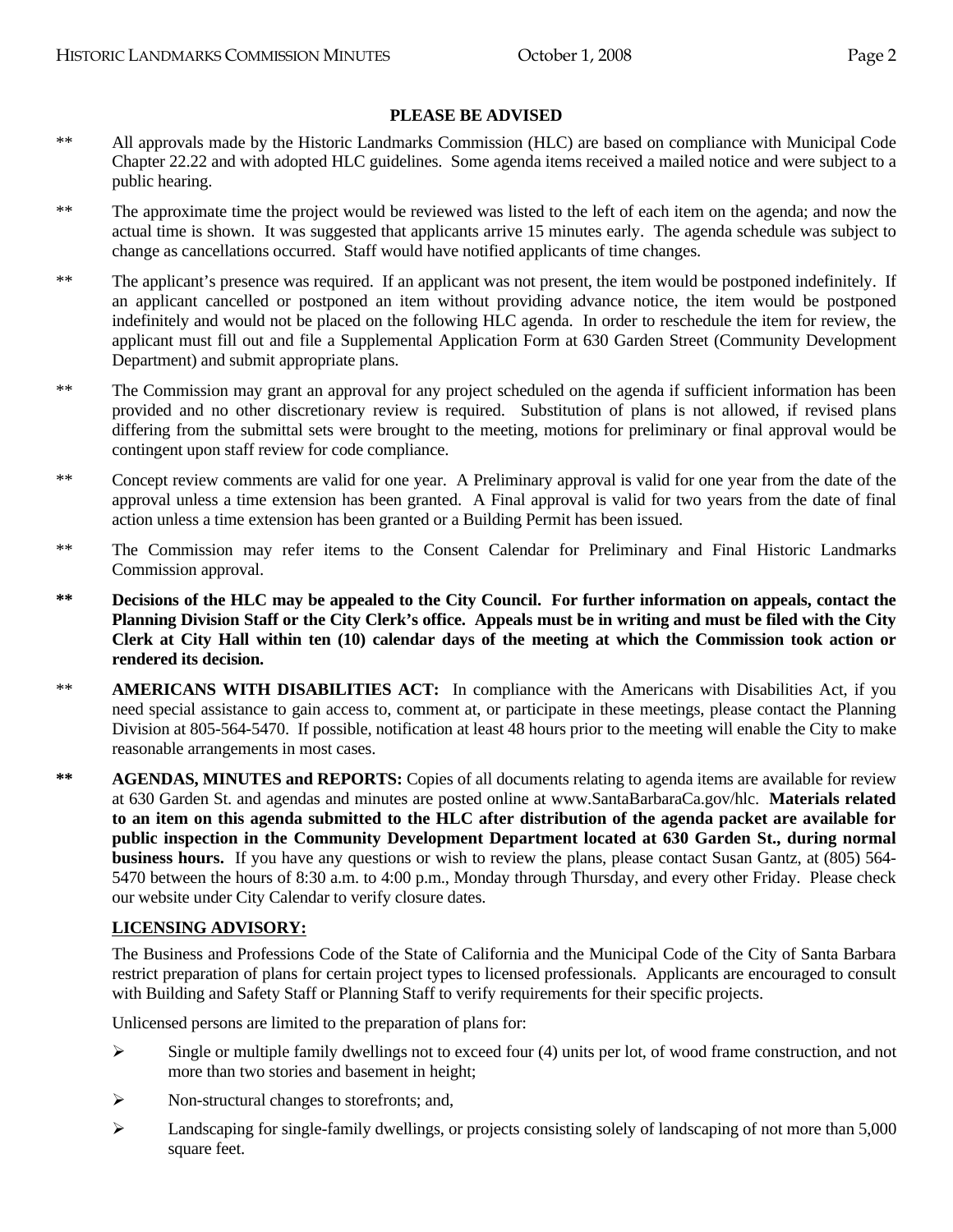# **NOTICE:**

- A. That on Friday, September 26, 2008, at 4:00 P.M., this Agenda was duly posted on the indoor and outdoor bulletin boards at the Community Development Department, 630 Garden Street, and online at www.SantaBarbaraCa.gov/hlc.
- B. This regular meeting of the Historic Landmarks Commission was broadcast live on TV Channel 18 and rebroadcast in its entirety on Friday at 1:00 P.M. A live broadcast could also be seen via personal computer by going to www.santabarbaraca.gov/Government/Video and then clicking City TV-18 Live Broadcast. An archived video copy of this meeting is viewable on computers with high speed internet access by going to www.santabarbaraca.gov/hlc and then clicking Online Meetings.

# **GENERAL BUSINESS (1:33):**

A. Public Comment:

No public comment.

B. Approval of the minutes of the Historic Landmarks Commission meeting of September 17, 2008.

**Motion: Approval of the minutes of the Historic Landmarks Commission meeting of September 17, 2008, with corrections.** 

- Action: Boucher/Drury, 5/0/1. (Hausz abstained. Curtis/Murray/Sharpe absent.) Motion carried.
- C. Consent Calendar.

**Motion: Ratify the Consent Calendar as reviewed by Susette Naylor; with the exception of Item G, which was reviewed by Robert Adams and Steve Hausz; and Item H, which was reviewed by Robert Adams.** 

- Action: Boucher/Hausz, 6/0/0. (Curtis/Murray/Sharpe absent.) Motion carried.
- D. Announcements, requests by applicants for continuances and withdrawals, future agenda items, and appeals.
	- 1. Ms. Gantz made the following announcements:
		- a) Commissioners Curtis, Murray, and Sharpe would be absent from the meeting. Chair Naylor would be stepping down from Items 5, 7, and 9, at 128 Castillo Street, 15-17 W. Carrillo Street, and 28 W. Cabrillo Blvd., respectively.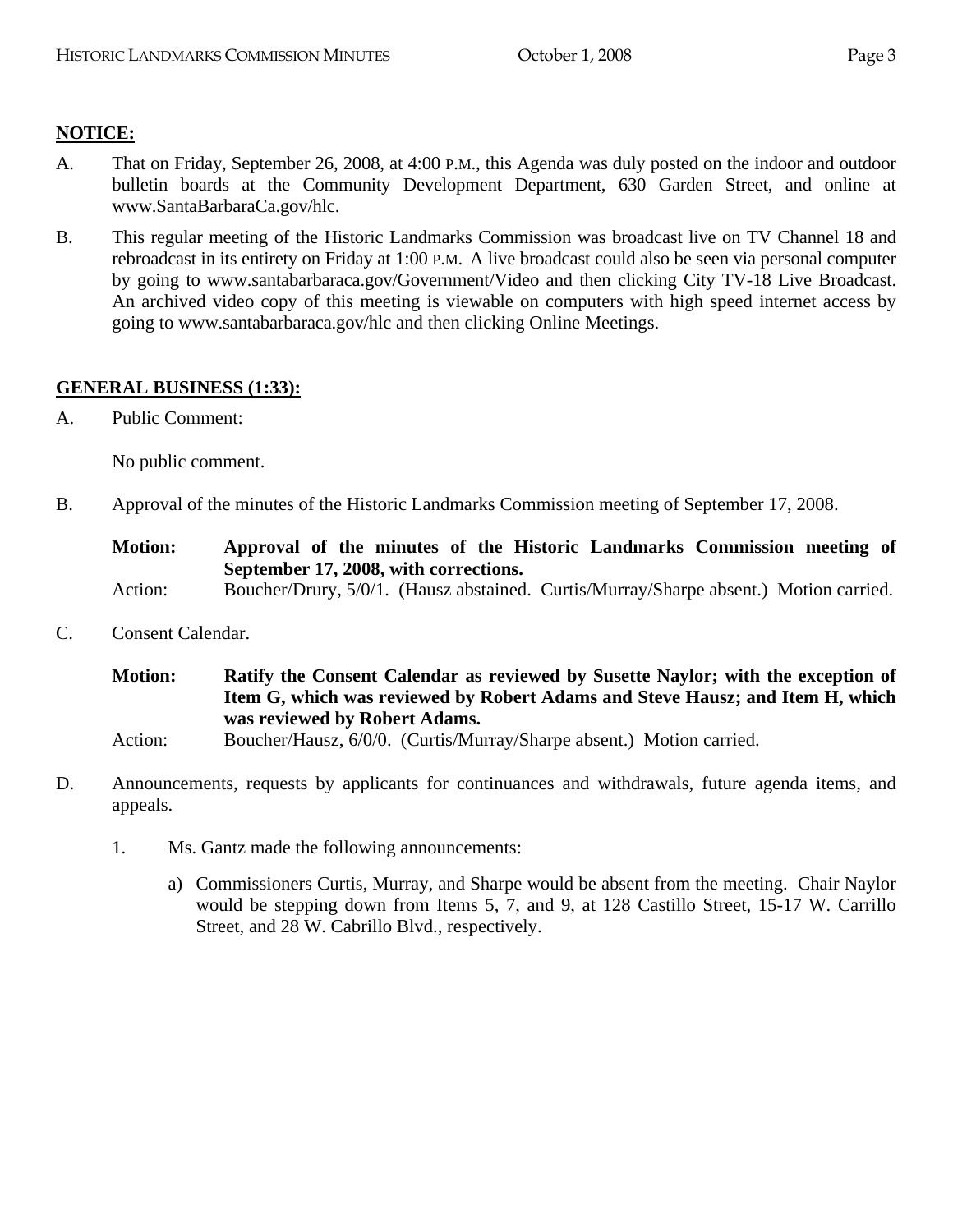b) The annual recruitment for City Advisory Group members is in progress and the recruitment schedule is as follows:

The application deadline for new advisory group members is Monday, November 3, at 5:30 p.m. Interviews by full City Council will take place November 11 at 4:00 p.m., November 18 at 3:30 p.m., and November 25 at 6:00 p.m., with appointments to be announced on Tuesday, December 16. Please note that any resignations must be received by the City Clerk's Office no later than Thursday, October 16, in order for the position to be included in this recruitment process. Recruitment information, the list of current vacancies and the application form is available from the City Clerk's office at City Hall or online at: www.santabarbaraca.gov/Government/Boards\_and\_Commissions/Application.htm.

There will be two HLC vacancies to fill on the HLC, those of Commissioners Hausz and Murray.

- 2. Commissioner Adams reported that the City Council denied the Trust for Historic Preservation's appeal of the Planning Commission approval for the project at 800 Santa Barbara Street. Commissioner Pujo, who was also in attendance at the hearing, requested that Staff plan a discussion between experts as to what the reconstruction and expansion of El Presidio involves. Mr. Limón responded that discussions with The Trust and the City Planner will be initiated and then it will be determined whether a formal discussion will be necessary.
- 3. Commissioner Adams highlighted the importance that other HLC members attend City Council and Planning Commission meetings related to projects with which the HLC is involved.
- E. Subcommittee Reports.

No subcommittee reports.

F. Possible Ordinance Violations.

No violations reported.

# **DISCUSSION ITEM**

# 1. **TREE LANDSCAPING PROTECTION AND ENFORCEMENT**

- **(1:50)** Staff Presentation: Jaime Limón, Senior Planner/Design Review Supervisor; and Tim Downey, City Urban Forest Superintendent
	- Present: Jaime Limón, City Planning Division Tim Downey, City Parks and Recreation Department

Mr. Limón stated that City Council charged City Staff to review the City's existing tree preservation enforcement regulations in order to strengthen them and evaluate whether their effectiveness could be improved upon. The City issues citations for unpermitted removal of trees and excessive pruning, but it is limited in its ability to charge larger fines. The purpose of the presentation was to explain how existing regulations are being used differently and the City's plans to initiate ordinance amendments.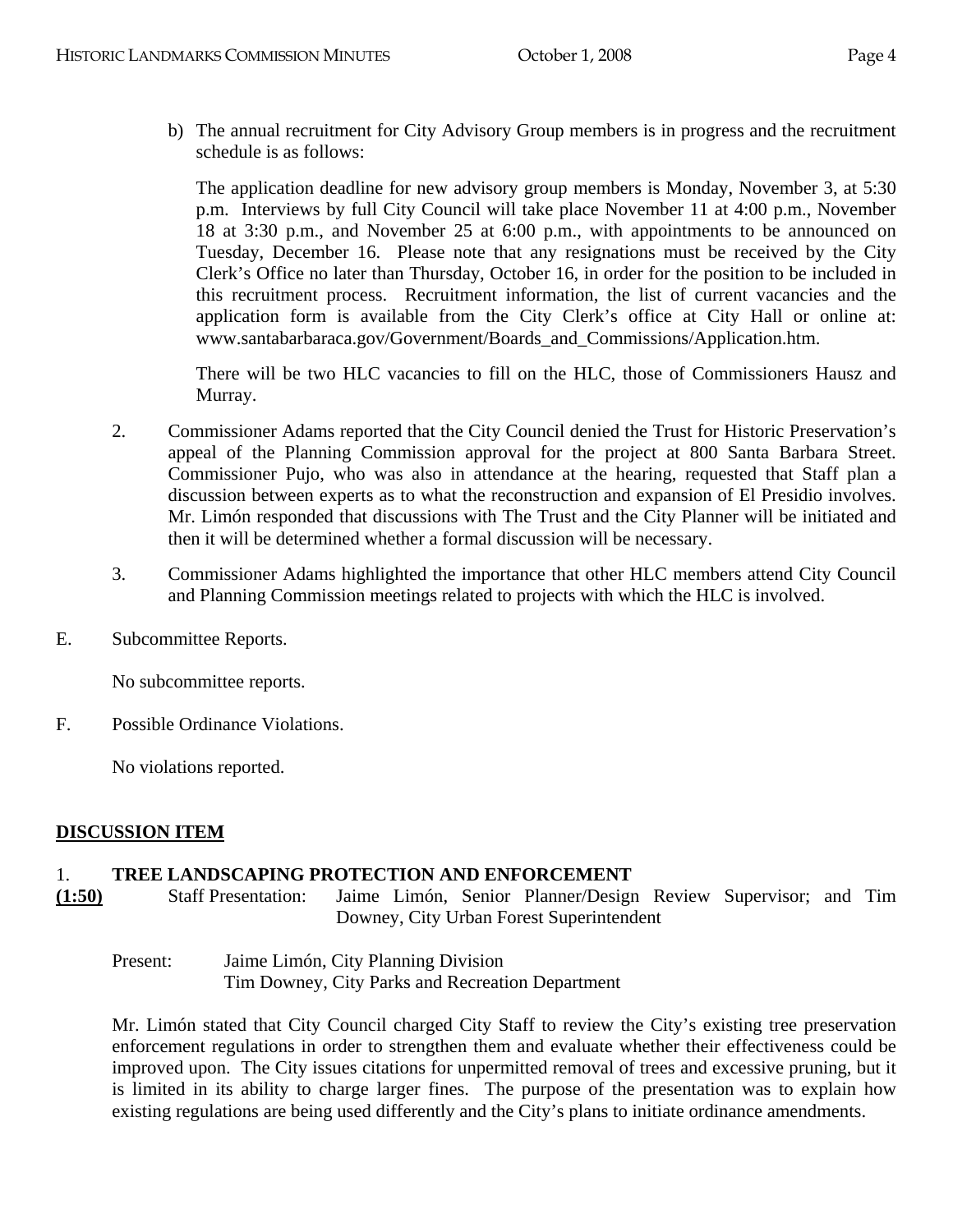Mr. Downey stated that approximately 350 individuals were invited to attend an educational workshop at the Louise Lowry Davis Center on September 22, 2008, to inform them of the existing regulations that are being enforced. Those invited included tree cutting companies, arborists, homeowners associations, property management agencies, and gardening companies.

Mr. Limón explained that City Staff from different departments met to discuss what improvements could be made and concluded that increased fine structures were needed. Mr. Downey commented that the proposed fine structure is based on whether the individual receiving the fine is a single-family homeowner, multi-family manager, or commercial vendor. The commercial vendor would be the most responsible with the highest fine, multi-family would be moderate, and the single-family being the lowest. The proposed amounts are open for consideration. The goal is compliance and not making money; yet, Staff feels that, if there is no increase in fines, there will not be any compliance.

Pubic comment opened at 2:00 p.m.

Cheri Rae, local resident, commented about a new property owner in her neighborhood who removed valuable specimen trees. The result was an environmental impact to wild creatures and loss of shade. It also contributed to an increase in petty theft and crime. Ms. Rae requested high fees be levied for those who ignore proper procedures. She suggested that the money received from fines be used to mitigate the loss of trees.

Gene Tyburn, local certified arborist, commented that all unlawful tree removals are done by gardeners as "midnight pruning." Mr. Tyburn stressed the importance of not blaming contractors and stated that he is in the tree-saving business. He suggested that the City create a task force to enforce upon those who do not have a license and are not insured. If unpermitted tree work is being done, an officer could be called to request the company's license and a citation be written immediately.

Public comment closed at 2:07 p.m.

Mr. Limón explained a new definition for landscape "maintenance" is being considered which may impact the projects that will be reviewed by the Commission and requested input on that issue along with the structure of fines for tree removals and excessive pruning.

The Commission had the following comments and discussion with Staff:

- 1. The three areas that are problematic: 1) lack of education with respect to the City's role; 2) how responsive the City is to complaints; and 3) whether an increase of enforcement is needed for trees that are not protected by ordinance.
- 2. Violations appear to be an ongoing, wide-spread problem.
- 3. These efforts would enhance the preservation of the tree ordinance. Preservation of trees should also be included in Plan Santa Barbara (General Plan Update).
- 4. Skyline trees of large caliber that are not within the frontyard setback should also be protected. Mature canopy trees should be protected on those properties deemed historic, structure of merit, landmark, and any commercial and institutional properties.
- 5. As part of the education efforts, realtors should be contacted.
- 6. Greater citation authority should be given and the fine should depend on the severity of the violation. More substantial fines would discourage violations.
- 7. Responsiveness to a violation should be quicker.
- 8. A methodology should be established for determining who will be reviewing proposals, whether a permit could be granted for tree cutting, and the criteria that would be used to determine an acceptable amount of pruning.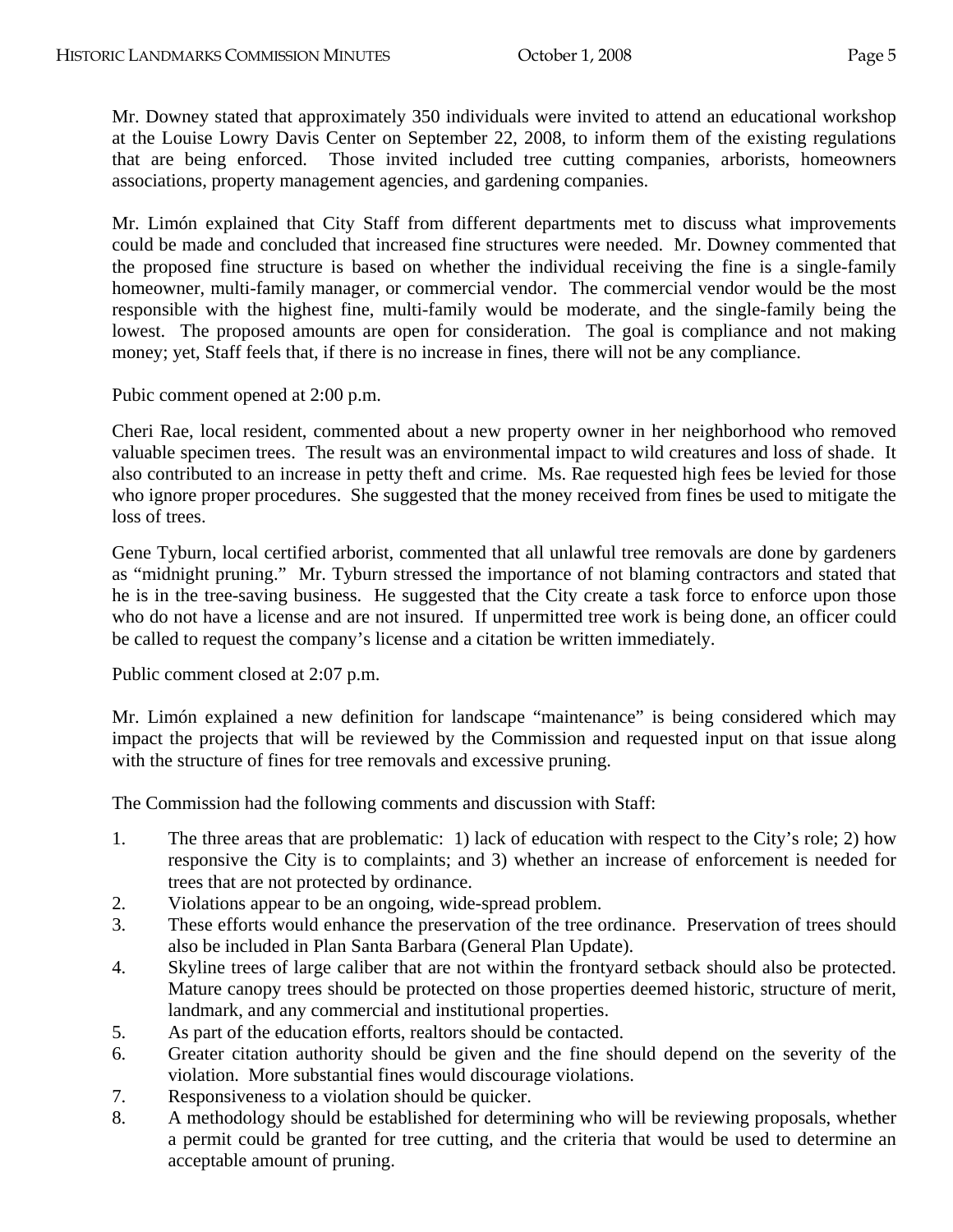- 9. As part of proactive efforts in informing people, anyone with a business license in the landscaping or gardening categories should be mailed information to make them aware. The City newsletter that goes out with the utility bill could also be useful.
- 10. The same landscape architects group that was gathered for the water conservation ordinance could meet to discuss this subject. Representatives from different boards and commissions should be included.
- 11. At least one Commissioner commented that the financial burden should be on the owners of the property, since they are making the decisions. Staff responded that the ability to go after both the contractor and the owner would not be affected.
- 12. As to the removal of trees for health and safety issues, the language should be clarified/strengthened for a systematic approach to replace trees on a mitigation ratio of one to one.
- 13. The City's urban forest is of great value and should be protected. Education is the key.

(Curtis/Murray/Sharpe absent.)

# **ARCHAEOLOGY REPORT**

#### 2. 1210 E MASON ST R-2 Zone

**(2:28)** Assessor's Parcel Number: 017-142-002 Application Number: MST2008-00298 Owner: Walter Lositzki Applicant: Manuel Contreras

> (Proposal to construct a new two-story 3,135 square foot duplex on a 6,000 square foot lot. Both units are proposed to have four bedrooms and three bathrooms. Unit one is proposed at 1,508 square feet and unit two is proposed at 1,589 square feet. The proposal includes the demolition of the existing 959 square foot single-family residence and a 355 square foot garage. A total of four attached parking spaces are proposed with three one-car garages, and a one-car carport, totaling 870 square feet. The removal of one tree in the front yard is proposed to access the driveway and garage number one. A total of 778 cubic yards of cut and fill, to be balanced on site, is proposed.)

# **(Review of Phase I Archaeological Resources Report prepared by David Stone, Stone Archaeological Consulting.)**

Staff comments: Susan Gantz, Planning Technician, stated that Dr. Glassow has reviewed the report and agrees with its conclusions and recommendations that, because the project would have no potential to result in impacts on either prehistoric or historic archaeological resources, no mitigation measures are necessary.

#### **Motion: To accept the report as submitted.**

Action: Hausz/Drury, 6/0/0. (Curtis/Murray/Sharpe absent.) Motion carried.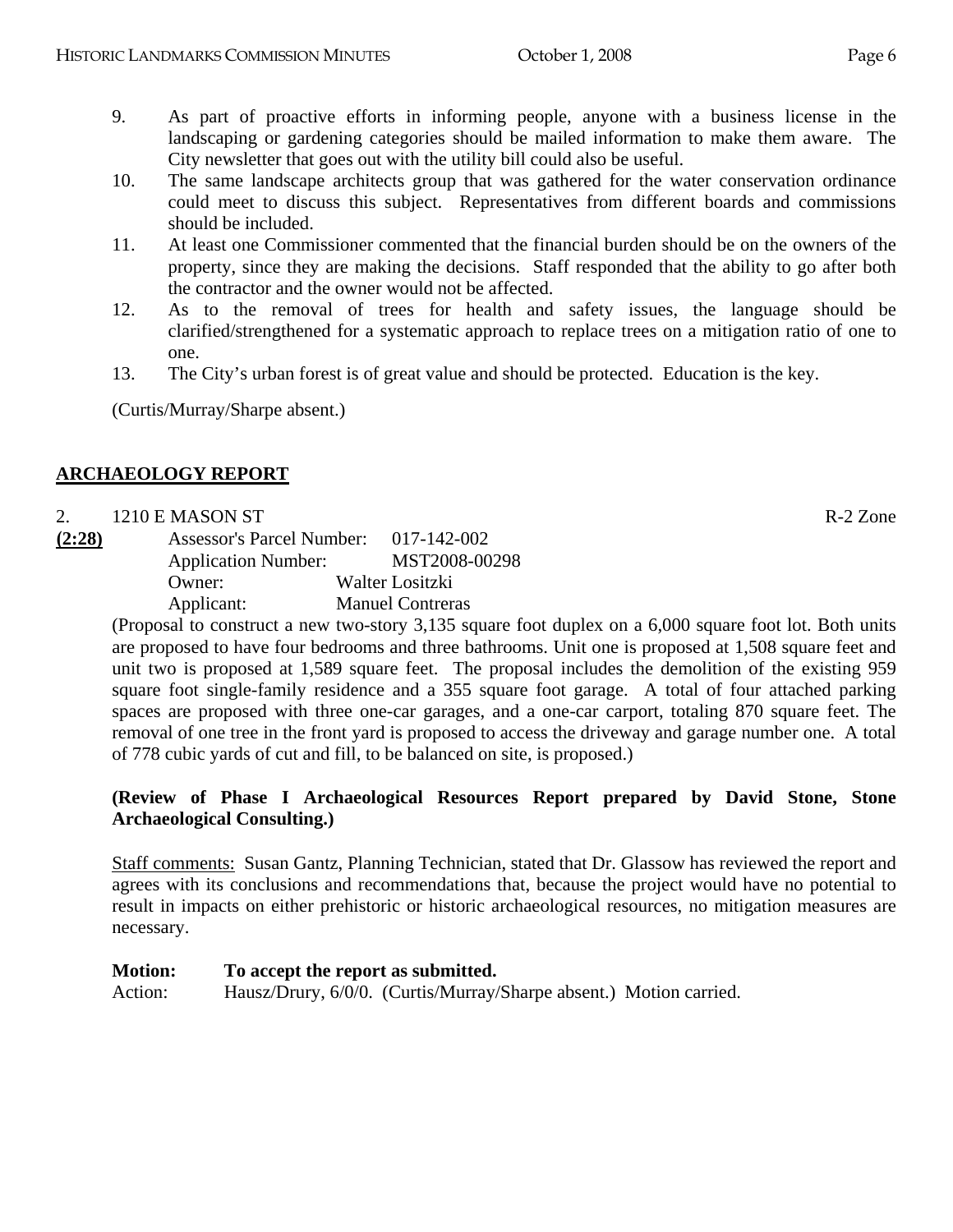#### **PRELIMINARY REVIEW**

| 3.     | 1829 STATE ST                    |                                                                                                              | $C-2/R-4$ Zone |
|--------|----------------------------------|--------------------------------------------------------------------------------------------------------------|----------------|
| (2:29) | <b>Assessor's Parcel Number:</b> | 027-031-007                                                                                                  |                |
|        | <b>Application Number:</b>       | MST2004-00132                                                                                                |                |
|        | Owner:                           | <b>Emmet J. Hawkes Family Trust</b>                                                                          |                |
|        | Architect:                       | Tom Ochsner                                                                                                  |                |
|        |                                  | (This is a revised project description. Proposal for a mixed-use development on two separate parcels         |                |
|        |                                  | $(027-031-007)$ for 1829 State Street and 027-031-006 for 11 W. Pedregosa Street). The commercial            |                |
|        |                                  | portion of the project would be located on the first and second floors of the three-story building facing    |                |
|        |                                  | State Street consisting of 3,000 square feet of retail space and 1,600 square feet of office space, with one |                |
|        |                                  | residential unit on the second and third floors. The remaining residential units would be contained in a     |                |

three-story building facing Pedregosa Street. The proposed residential unit mix includes four, threebedroom units and three, two-bedroom units. The project includes 21 parking spaces, 14 of which are open spaces to allow for shared use. In addition, an existing single-family residence on the Pedregosa Street parcel is proposed to be demolished.)

#### **(Preliminary Approval of the project is requested. Project requires compliance with Planning Commission Resolution No. 044-07.)**

| Present: | Tom Ochsner, Architect           |
|----------|----------------------------------|
|          | Phil Suding, Landscape Architect |

Public comment opened at 2:43 p.m. and, as no one wished to speak, it was closed.

**Motion: Preliminary Approval and continued four weeks with the following comments: 1)** There continues to be concern with the stair. Provide a more sculptural solution. **2)** The plaster eyebrow on the east elevation is not necessary as it is redundant to the roof above, does not occur anywhere else and does not seem to integrate into the design in any way. **3)** Resolve the arch on the east elevation. **4)** Regarding the bus stop, provide a more inclusive look at the way it is located, and the use of materials and columns. **5) Landscape: a)** Resolve the use of two types of paving by enriching the concrete with more texture and tile, particularly at entrances. **b)** The use of the counterpoints of the fruitless olive and the bronze loquat is appreciated, but it was suggested to perhaps change the canopy trees to something more interesting. **c)** More variety of plants is requested in the parkway and perhaps more raised planters on the second floor. **d)** Expand the plant palette for the second floor. **6)** The metal railing on top of the stair guardrail is not supportable. The applicant should restudy all metal railings on top of plaster walls.

Action: Boucher/Pujo, 6/0/0. (Curtis/Murray/Sharpe absent.) Motion carried.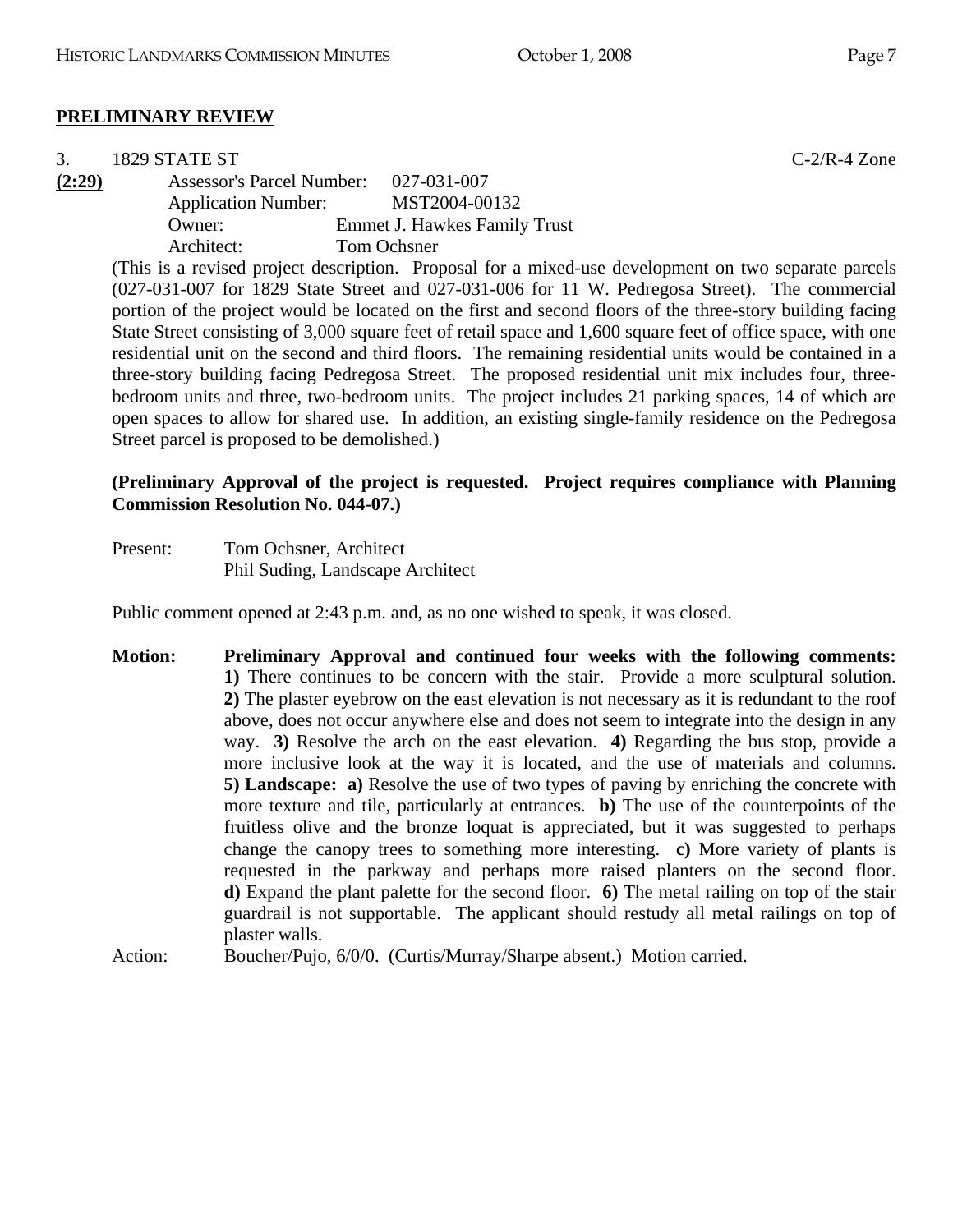| 4      | 00 E ANAPAMU ST                       |                                                                                                         | $C-2$ Zone |
|--------|---------------------------------------|---------------------------------------------------------------------------------------------------------|------------|
| (3:08) | Assessor's Parcel Number: 039-232-0RW |                                                                                                         |            |
|        | <b>Application Number:</b>            | MST2008-00338                                                                                           |            |
|        | Owner:                                | City of Santa Barbara                                                                                   |            |
|        | Architect:                            | <b>Blackbird Architects</b>                                                                             |            |
|        |                                       | (Proposal for new Metropolitan Transit District bus stop shelter designs for various downtown locations |            |
|        | on City sidewalks.)                   |                                                                                                         |            |

#### **(Fourth Concept Review.)**

- Present: Ken Radtkey and Kyle Bruce, Blackbird Architects David Damiano, Manager of Transit Development & Community Relations, MTD
- **Motion: Preliminary Approval and continued indefinitely with the following comments: 1)** The Commission appreciates the applicant's response to previous comments and the interpretation of requests, including the level of detail at the connections and the way they are expressed. **2)** The integration of the super stop at Anacapa Street with the existing sidewalk paving is acceptable. **3)** At the Anapamu Street super stop the freestanding seating pedestals are of concern. The material should relate to the wall, but not necessarily match it.
- Action: Pujo/Adams, 6/0/0. (Curtis/Murray/Sharpe absent.) Motion carried.

# **CONCEPT REVIEW - CONTINUED**

#### 5. 128 CASTILLO ST HRC-1/SD-3 Zone

**(3:27)** Assessor's Parcel Number: 033-061-001 Application Number: MST2008-00329 Owner: Epic Hospitality, LLC Designer: Saúl Cortez Landscape Design Business Name: Avania Inn

(Proposal for an as-built revised landscape plan at an existing three-story hotel. This application will abate ENF2008-00295. Changes consist of planter removal, tree and plant replacements, and walkway reconfiguration. No new square footage is proposed. A Coastal Exemption is required.)

#### **(Second Concept Review. Action may be taken if sufficient information is provided.)**

Present: Saúl Cortez, Landscape Designer

Public comment opened at 3:32 p.m. and, as no one wished to speak, it was closed.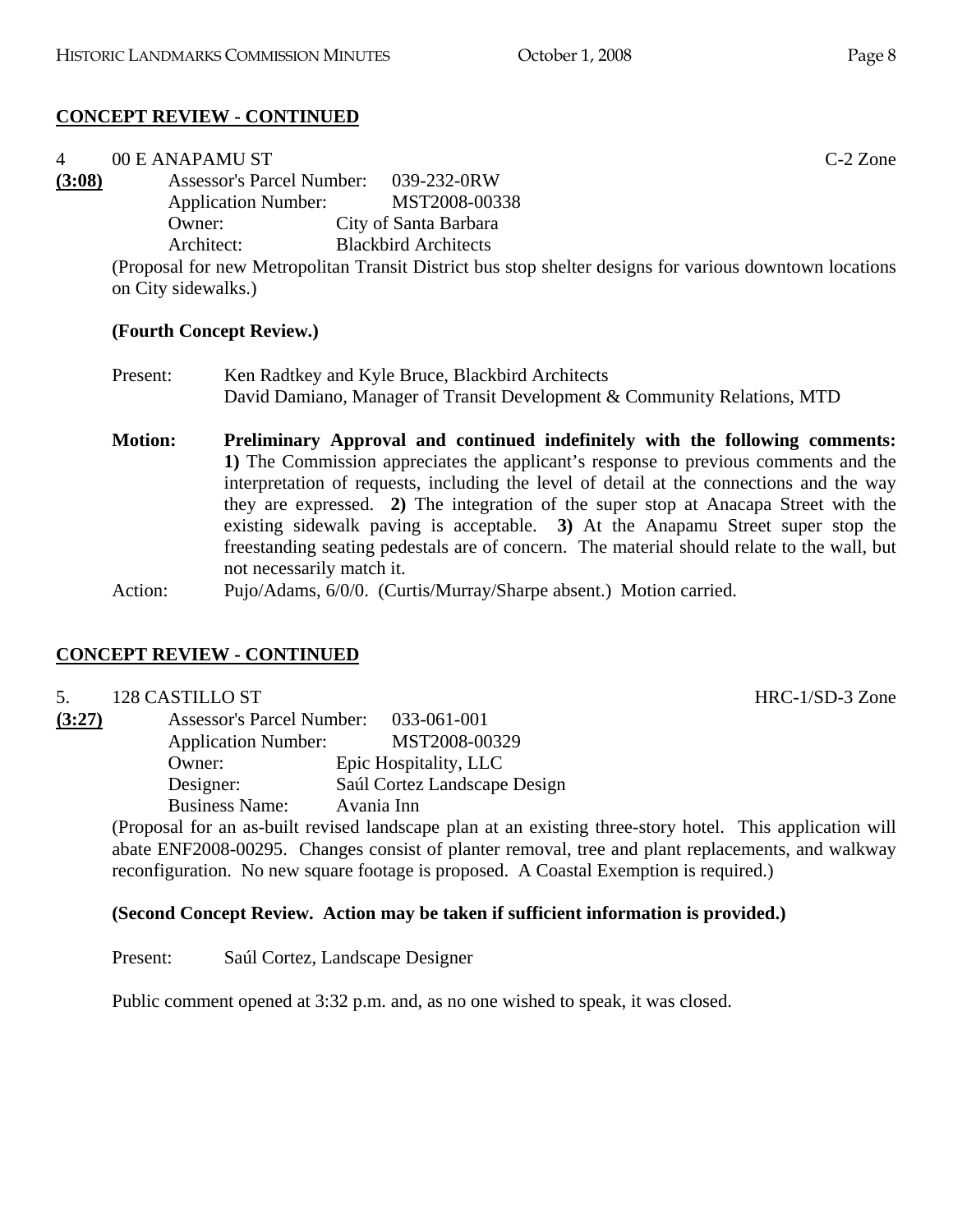- **Motion: Preliminary Approval and continued four weeks to the Consent Calendar with the following comments:** 1) The variety and diversity in the plant palette is appreciated. **2)** It was requested that two more King palms be added on the east side of property. **3)** Study the configuration of the plantings to have a more irregular and less symmetrical appearance. **4)** It was recommended that boulders be added in the parkway strip. **5)** On the Yanonali Street parkway, use the same planting approach as the parkway on Castillo Street. **6)** In lieu of wheel stops, it was requested that the pavement be saw-cut and a continuous concrete curb be added to increase the planter width.
- Action: Adams/Boucher, 5/0/0. (Naylor stepped down. Curtis/Murray/Sharpe absent.) Motion carried.

6. 1528 STATE ST C-2 Zone **(3:45)** Assessor's Parcel Number: 027-232-012 Application Number: MST2008-00282 Owner: Camilla Chandler Frost Trust Agent: Sharon Spear Designer: Mark Morando Architect: Steve Morando Business Name: Divine Inspiration Gallery of Fine Art

(Proposal to permit the following as-built alterations on a 1,225 square foot commercial building: new exterior paint colors, new wrought iron railings and driveway gate, new paving material on the front porch, new landscaping, new rear entry door, new 128 square foot detached storage shed, new entry door hardware, and new light fixtures. Also proposed but not yet installed are six new window awnings in tan Sunbrella fabric. Awning signage to be reviewed by the Sign Committee under a separate application.)

#### **(Third Concept Review. Action may be taken if sufficient information is provided.)**

Present: Mark Morando, Agent

Public comment opened at 3:50 p.m. and, as no one wished to speak, it was closed.

- **Motion: Preliminary Approval and continued two weeks to the Consent Calendar with the following comments: 1)** The body paint and awning color as presented are approved. **2)** It would be preferred that the original front door be reinstalled for consistency with the era and style of the building. However, since the installed front door was approved on the Consent Calendar, it may remain as it is. **3)** The pickets of the ramp railings should be vertical.
- Action: Hausz/Drury, 4/2/0. (Adams opposed because he does not support the proposed awning color and Boucher opposed because she feels the proejct does not relate to El Pueblo Viejo Landmark District. Curtis/Murray/Sharpe absent.) Motion carried.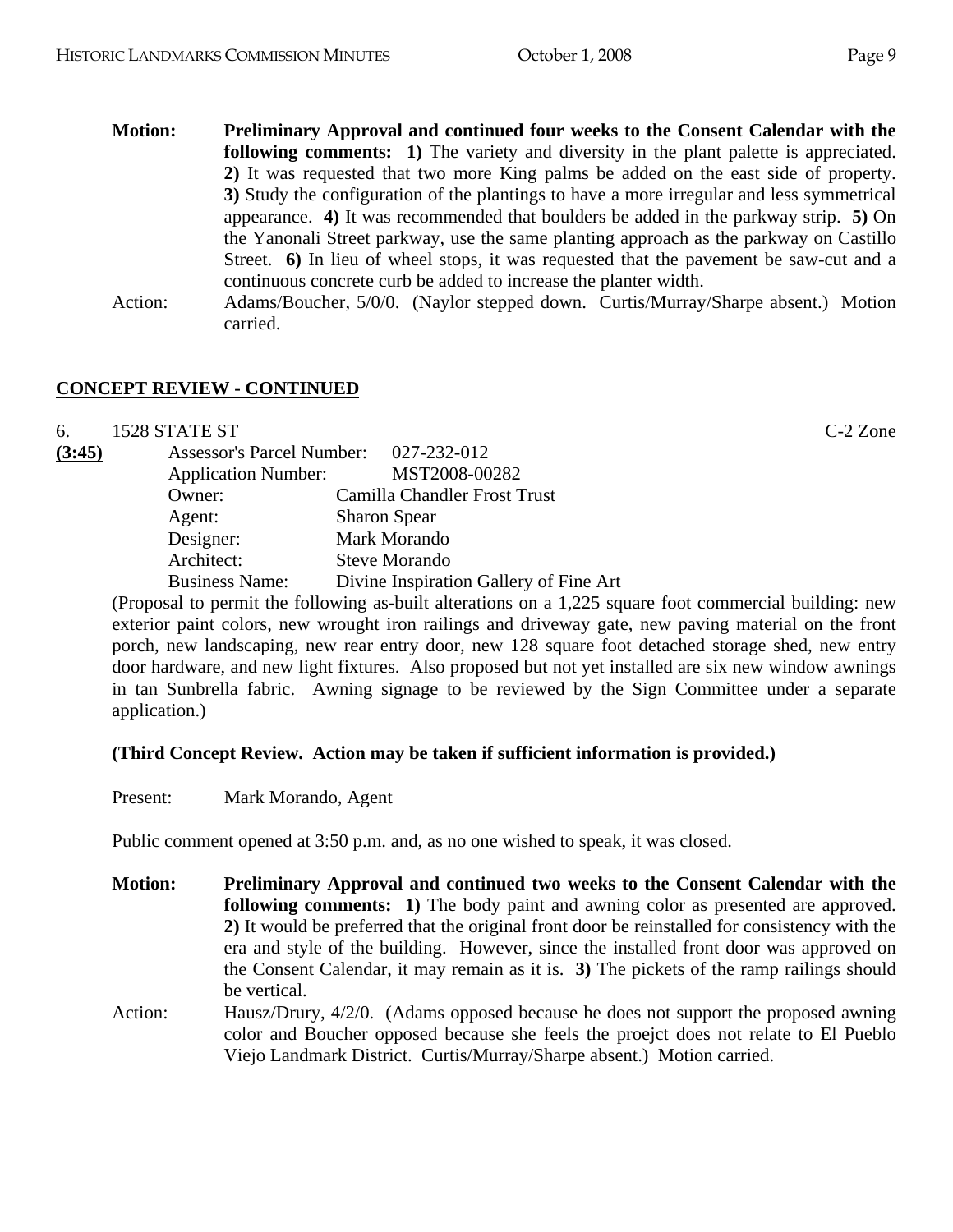| $7^{\circ}$ | 15-17 W CARRILLO ST                   |                                                                                                             | $C-2$ Zone |
|-------------|---------------------------------------|-------------------------------------------------------------------------------------------------------------|------------|
| (4:01)      | Assessor's Parcel Number: 039-321-004 |                                                                                                             |            |
|             | <b>Application Number:</b>            | MST2008-00426                                                                                               |            |
|             | Owner:                                | 15 W. Carrillo Street, LLC                                                                                  |            |
|             | Architect:                            | <b>Cearnal Andrulaitis</b>                                                                                  |            |
|             |                                       | (This is a Structure of Merit: "15 W. Carrillo St. Building." Proposal to construct a new exit stair, door, |            |
|             |                                       | and landing at the rear of a two-story commercial building.)                                                |            |

## **(Second Concept Review. Project requires Historic Resource Findings. Action may be taken if sufficient information is provided.)**

Present: Brian Cearnal, Architect

Public comment opened at 4:06 p.m. and, as no one wished to speak, it was closed.

**Motion: Preliminary Approval and continued four weeks to the Consent Calendar with the following comments: 1)** Consider incorporating a planter or other sculptural element at the two piers on either end of the mid-landing. **2)** Simplify the cantilever of lower landing, perhaps eliminating the two corbels and use more of a landscaping solution. **3)** Study the solution at the base of the plaster wall to avoid an obvious stucco weep screed. **4)** The landscape plan should be coordinated with the neighbor. **5) The following Historic Resource Finding was made:** The project will not cause a substantial adverse change in the significance of an historical resource Action: Adams/Boucher, 5/0/0. (Naylor stepped down. Curtis/Murray/Sharpe absent.) Motion carried.

#### **\*\* THE COMMISSION RECESSED FROM 4:14 P.M. TO 4:19 P.M. \*\***

#### **CONCEPT REVIEW - NEW**

| 8.     | 500 NINOS DR                          |                                  |
|--------|---------------------------------------|----------------------------------|
| (4:19) | Assessor's Parcel Number: 017-382-002 |                                  |
|        | <b>Application Number:</b>            | MST2008-00436                    |
|        | Owner:                                | City of Santa Barbara            |
|        | Applicant:                            | <b>Tynan Group</b>               |
|        | Architect:                            | <b>Blackbird Architects</b>      |
|        | <b>Business Name:</b>                 | Santa Barbara Zoological Gardens |

(This site is on the City's List of Potential Historic Resources: "Site of Child's Estate and Chumash village archaeological site." Proposal for two off-exhibit small animal holding enclosures totaling 1,912 square feet to serve as a replacement for enclosures totaling 1,814 square feet to be demolished for the Discovery Pavillion project. These new open air enclosures will be roofed but unconditioned, and will have partial walls topped with chain link fencing. Coastal Review is required for this project located in the appealable jurisdiction of the Coastal Zone.)

#### **(Comments only: project requires a Coastal Exclusion.)**

P-R/SD-3 Zone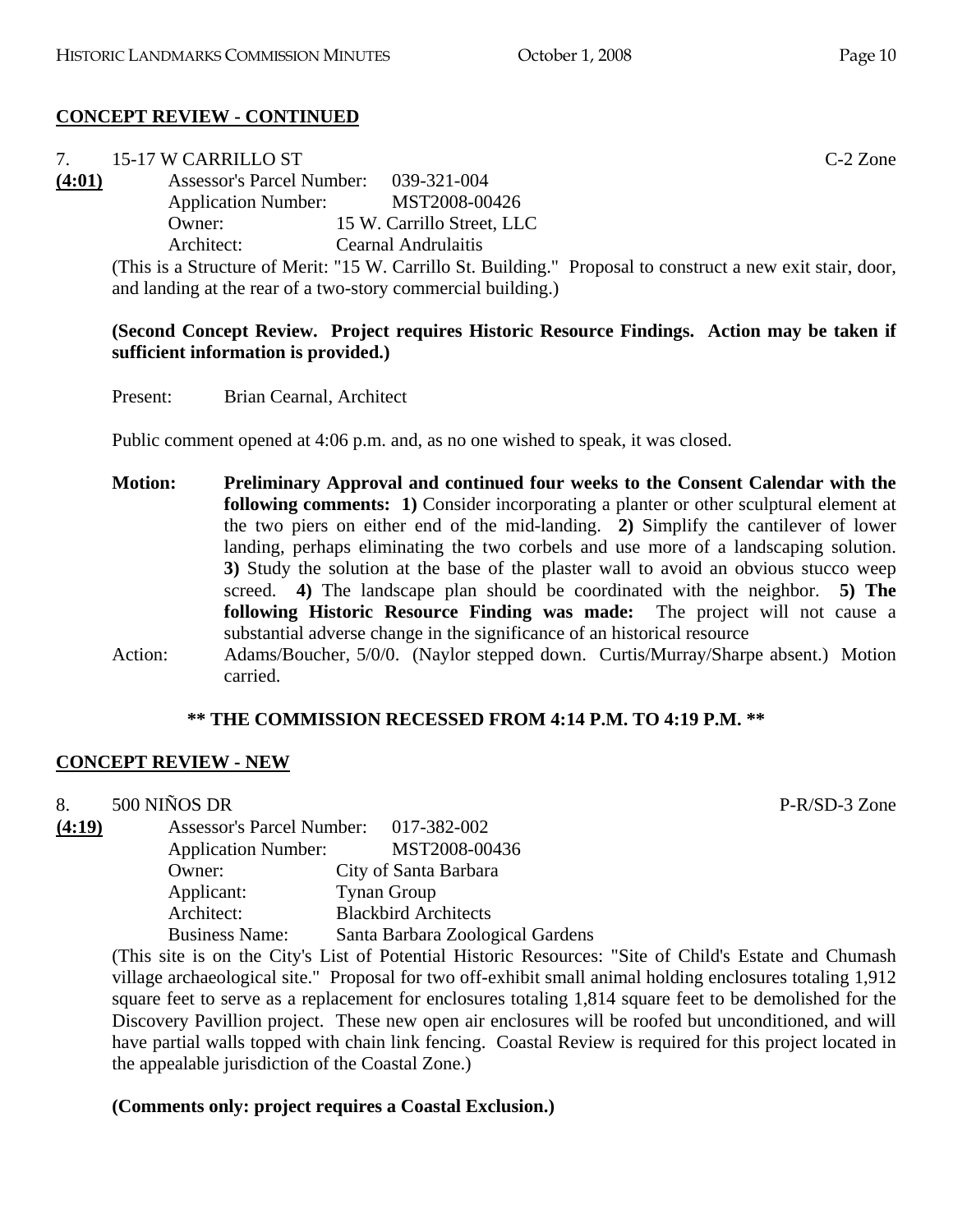| Present: | Richard Bloch, Director of Santa Barbara Zoo |
|----------|----------------------------------------------|
|          | Adam Sharkey, Blackbird Architects           |
|          | Tyler Salmon, Tynan Group                    |

**Motion: Preliminary Approval and continued two weeks to the Consent Calendar for architectural details with the comment that more landscape should be provided.**  Action: Hausz/Drury, 6/0/0. (Curtis/Murray/Sharpe absent.) Motion carried.

# **CONCEPT REVIEW - CONTINUED**

9. 28 W CABRILLO BLVD **HRC-1/R-4/SD-3** Zone

**(4:35)** Assessor's Parcel Number: 033-102-002 Application Number: MST2008-00401 Owner: Beach Motel Partners Architect: Cearnal Andrulaitis Business Name: Harbor View Inn

> (This structure is on the City's List of Potential Historic Resources: "La Casa Del Mar Motel." Proposal for a new one-story, 187 net square foot pool house and grill in an existing swimming pool area at the Harbor View Inn. Planning Commission approval is requested for a Coastal Development Permit for this work in the non-appealable jurisdiction of the Coastal Zone.)

# **(Second Concept Review. Comments only: Project requires Environmental Assessment and Planning Commission approval of a Coastal Development Permit.)**

| Present: | Craig Shallanberger, Architect         |
|----------|----------------------------------------|
|          | Mark Romasanta, Representing Ownership |

Public comment opened at 4:46 p.m. and, as no one wished to speak, it was closed.

Straw votes: How many Commissioners find that the proposed location is acceptable? 3/2. (Adams/Pujo opposed.)

> How many Commissioners find that the footprint of the proposed building is acceptable? 5/0.

> How many Commissioners could support the approach taken to the parapets, including the tile cap and corner details? 4/1. (Drury opposed.)

> How many Commissioners could support the fenestration as proposed with adjustments as needed to make all the lights of the windows have similar proportions? 5/0.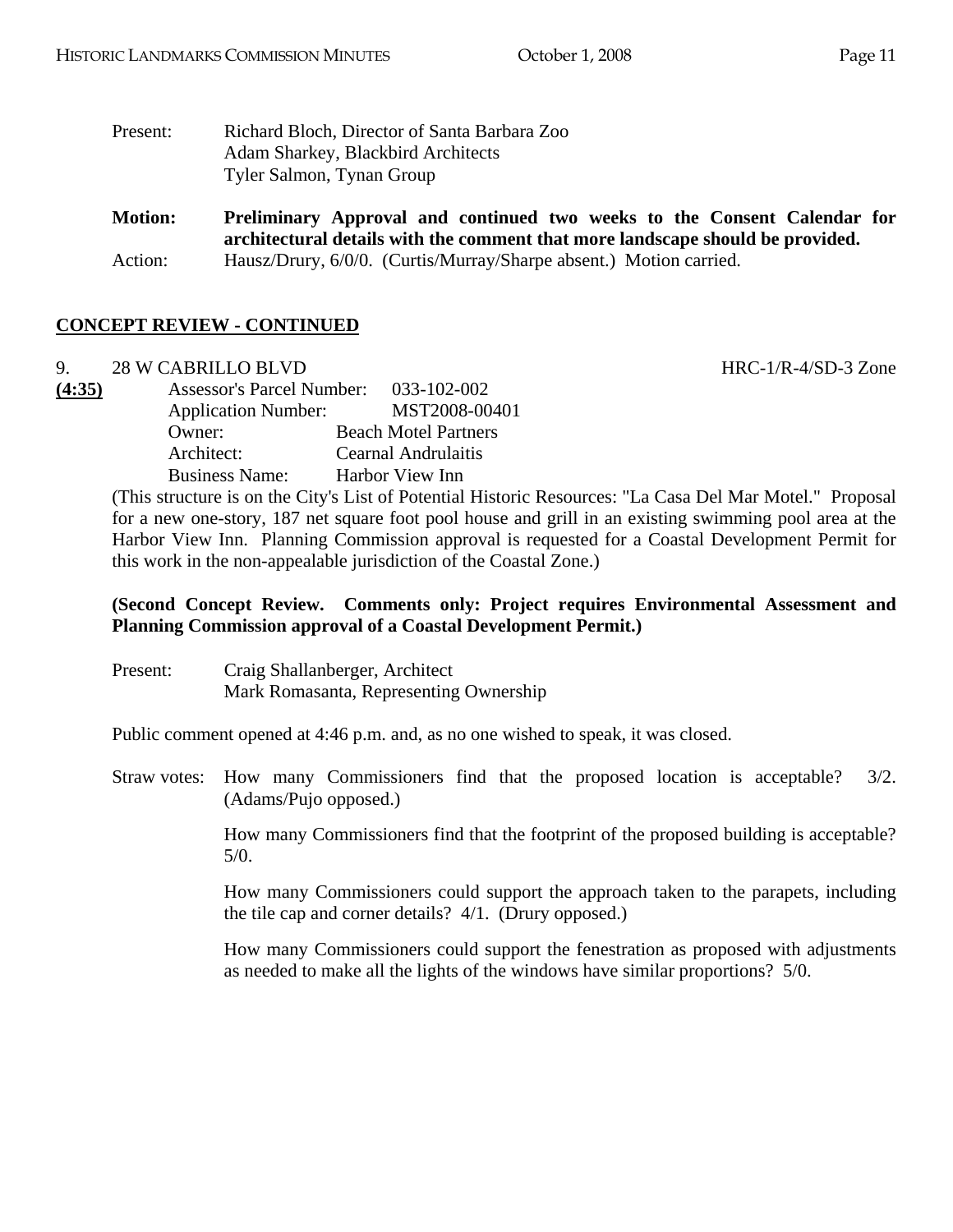- **Motion: Continued indefinitely to the Planning Commission with the following comments: 1)** The footprint is supportable as proposed. **2)** There is no desirable location for the proposed building, but the Commission recognizes that what is proposed is a functional building; therefore, the proposed location is marginally acceptable. **3)** Adjust the window configuration so that all the lights of the windows have similar proportions. **4)** Introduce more landscaping around the perimeter to soften the building wherever possible. **5)** Some Commissioners feel that the architecture of the building could be studied to relate more to the existing buildings. **6)** When the project returns to HLC, provide a photo simulation or a three-dimensional model giving an impression of the landscape and a view from the pool.
- Action: Boucher/Drury, 5/0/0. (Naylor stepped down. Curtis/Murray/Sharpe absent.) Motion carried.

# **CONCEPT REVIEW - NEW**

| 10.    | 1601 STATE ST                       |                                       | $C-2/R-4$ Zone |
|--------|-------------------------------------|---------------------------------------|----------------|
| (5:05) |                                     | Assessor's Parcel Number: 027-181-008 |                |
|        |                                     | Application Number: MST2008-00447     |                |
| Owner: |                                     | El Prado Inn, LLC                     |                |
|        | Architect:                          | Kent Mixon                            |                |
|        | Landscape Architect: Arcadia Studio |                                       |                |
|        | Business Name: El Prado Inn         |                                       |                |

(Proposal for an 800 square foot exercise and bathroom addition and miscellaneous alterations including a new *porte-cochère*, new catwalk railings, new plaster columns, new swimming pool, and a new landscape plan at an existing three-story hotel. The existing parking lot providing 66 parking spaces will be repaved and restriped to provide the required 68 parking spaces. Grading of 48 cubic yards will be balanced on site.)

#### **(Project requires Environmental Assessment.)**

Present: Kent Mixon, Architect Brian Brodersen, Landscape Architect Perry Naran, Representing Ownership

Public comment opened at 5:26 p.m. and, as no one wished to speak, it was closed.

- **Motion: Continued indefinitely with the following comments: 1)** There is a community benefit to the change of this building, but the proposal is not a minor remodel. **2)** The architecture needs to be rethought. It should be more in the tradition of El Pueblo Viejo Landmark District and not an extension of the 1960 modern style. **3) Landscape: a)** The sandstone around the outside edges on State Street is supportable. **b)** The existing Ficus tree should remain.
- Action: Pujo/Adams, 6/0/0. (Curtis/Murray/Sharpe absent.) Motion carried.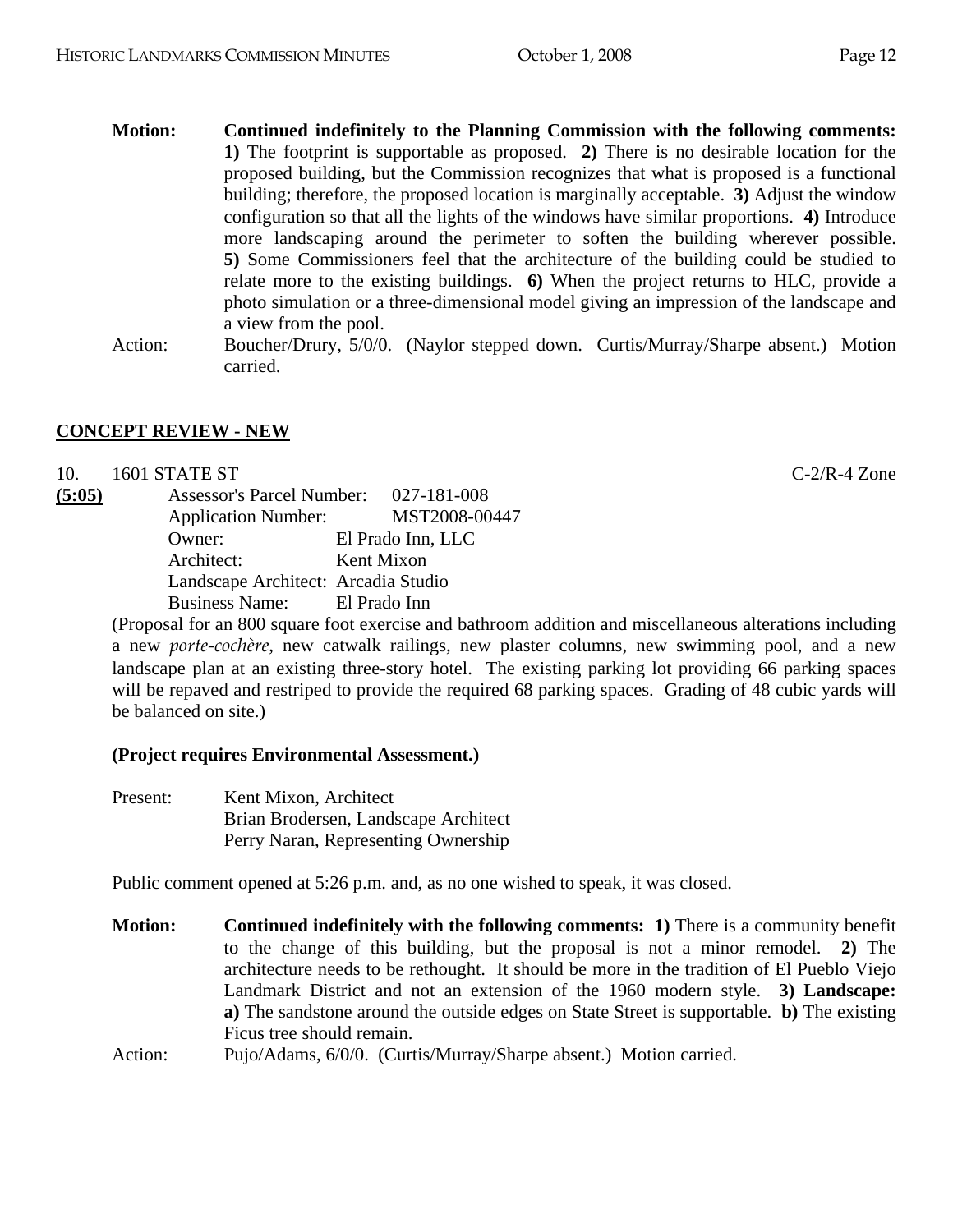## **PRELIMINARY REVIEW**

11. 901 E CABRILLO BLVD HRC-1/SD-3 Zone

**(5:45)** Assessor's Parcel Number: 017-313-018 Application Number: MST2008-00313 Owner: Richard Gunner Architect: William La Voie Landscape Architect: Suding Design Business Name: Santa Barbara Inn

> (Proposal for alterations to an existing four-story, 43,354 square foot hotel. The project will consist of the following: Change the exterior facade design, enlarge the main entry, remove and relocate two units, relocate existing bar and restaurant, relocate existing hotel rooms, replace existing swimming pool and spa, remove existing equipment shed and replace it with a new, below-ground vault, redesign the landscape and hardscape, remove the entry area drive and two curb cuts and replace with landscaping, install new sidewalk, curb and gutter on the Milpas Street side, and repave and landscape the parking area. The net increase in new floor area is 492 square feet; however there is a net decrease of 780 square feet of Measure E floor area. The project will result in a 43,191 square foot structure. Zoning modifications were granted on August 24, 2005, and will expire in 2009. The architectural design has been revised from the original project design which received Preliminary Approval under application MST2004-00052. Coastal Review is required.)

## **(Preliminary Approval of a revised Landscape Plan is requested. Encroachments on adjacent City Park parcel have been eliminated from proposal.)**

Present: William La Voie, Architect Phil Suding, Landscape Architect Richard Gunner, Owner

**Motion: Preliminary Approval of the revised landscape plan and continued indefinitely with the following condition and comment: 1)** Study the inclusion of additional canopy trees on the landscape plan for the restaurant patio. **2)** The applicant was encouraged to continue negotiations with the Park and Recreation Department to pursue a resolution of the landscape design previously proposed for the public area on City land bordering the project site.

Action: Pujo/Boucher, 4/2/0. (Adams/Hausz opposed because it is not an acceptable solution. Curtis/Murray/Sharpe absent.) Motion carried.

Commission comment: The improvements to the public areas on City property and the maintenance plan previously proposed by the applicant would be beneficial. The HLC requests that the Park and Recreation Department provide the applicant a speedier processing for the Park and Recreation Commission to review and provide a final decision. One Commissioner suggested that the applicant provide a better transition from lawn to pavement between the private property and public land.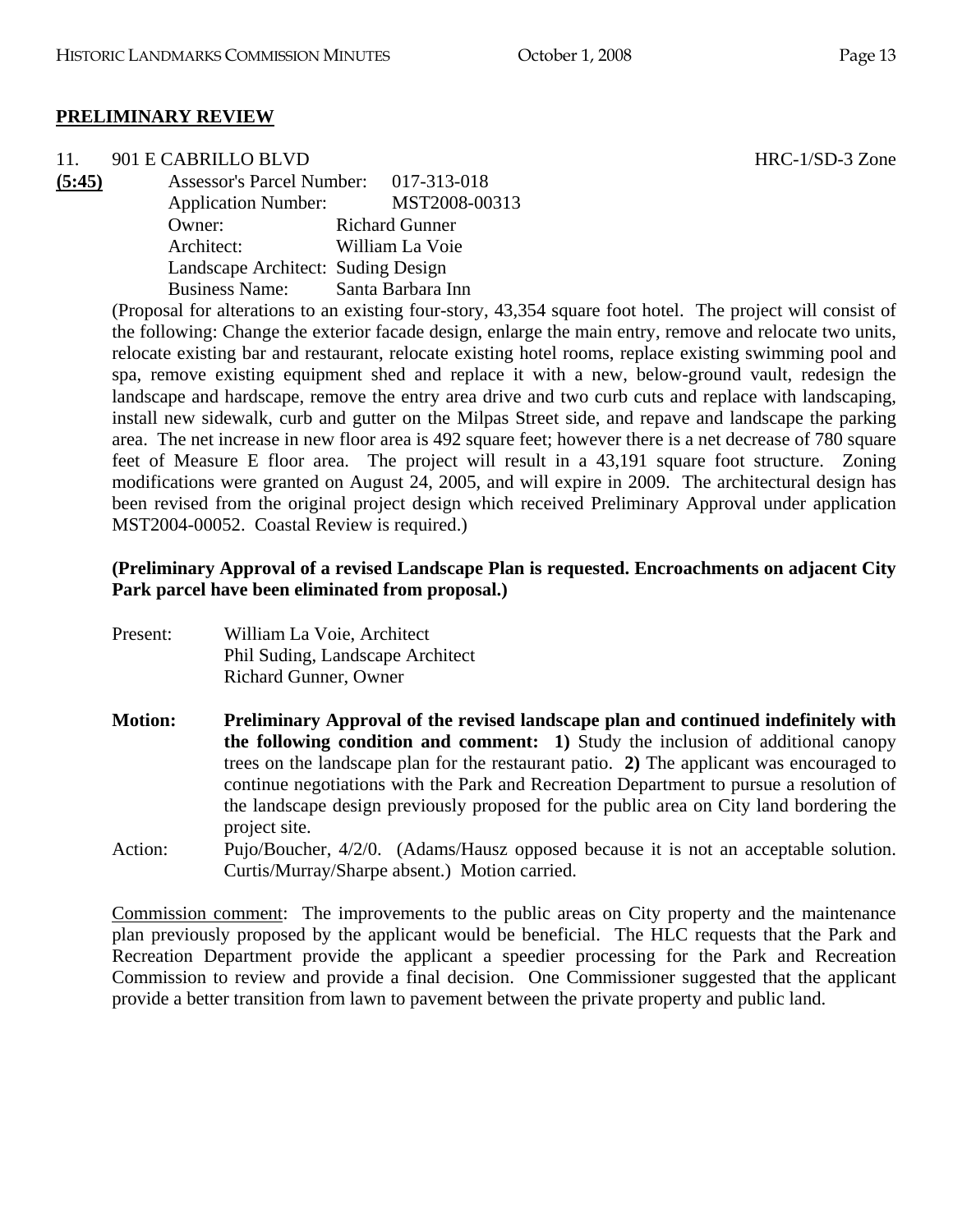# **HISTORIC STRUCTURES REPORT**

| 12.    | 710 ANACAPA ST                        |                                                                                                                 | $C-2$ Zone |
|--------|---------------------------------------|-----------------------------------------------------------------------------------------------------------------|------------|
| (6:09) | Assessor's Parcel Number: 031-081-013 |                                                                                                                 |            |
|        | <b>Application Number:</b>            | MST2008-00362                                                                                                   |            |
|        | Owner:                                | <b>Adame Trust</b>                                                                                              |            |
|        | Agent:                                | <b>Shelley Bookspan</b>                                                                                         |            |
|        | Architect:                            | Peikert Group Architects                                                                                        |            |
|        |                                       | records and the contract of the contract of the contract of the contract of the contract of the contract of the |            |

(Previous project on this site has been withdrawn and this is a revised project. This structure is on the City's List of Potential Historic Resources: "Myers Cottage." Proposal to demolish 985 square feet of the non-historic portion of an existing mixed-use building (currently 162.5 square feet of commercial space and 1,399 square feet of residential duplex space) resulting in a 418 square foot commercial space and 337 square foot commercial basement storage area. Also proposed is to construct a new, threestory, 3,035 square foot mixed-use building with 448 square feet of commercial space and a 1,941 square foot, three-bedroom residential unit. This will result in an increase of 1,040 square feet for commercial use, which will require Development Plan Approval findings. Two residential parking spaces and one commercial parking space will be provided in a ground level garage, as well as one uncovered handicapped accessible parking space. The project will include permeable paving, landscaping, irrigation, and drainage improvements of the site. There will be 514 cubic yards of grading, of which 86 cubic yards will be exported off site.)

#### **(Review of revisions to Historic Structures/Sites Report prepared by Shelley Bookspan, Ph.D.)**

Present: Shelley Bookspan, Historical Consultant Detlev Peikert and Lisa Plowman, Peikert Group Architects Robert Fowler, Landscape Architect

Staff comment: Jake Jacobus, Associate Planner/Urban Historian, stated that the changes requested by the Commission are reflected on the revised version of the report.

Public comment opened at 6:12 p.m. and, as no one wished to speak, it was closed.

- **Motion: To accept the report with the following comments: 1)** Several Commissioners disagree with the finding that the building is not Landmark-Worthy. **2)** Several Commissioners disagreed with the phrase "the feeling is generally of dereliction" under the subheading "Seventh: Integrity of Feeling", in the Assessment of Historic Significance, and the historian was directed to change the word "dereliction" to "disrepair." **3)** Provide Staff with one complete copy so that the multiple amendments to the report are combined.
- Action: Pujo/Boucher, 6/0/0. (Curtis/Murray/Sharpe absent.) Motion carried.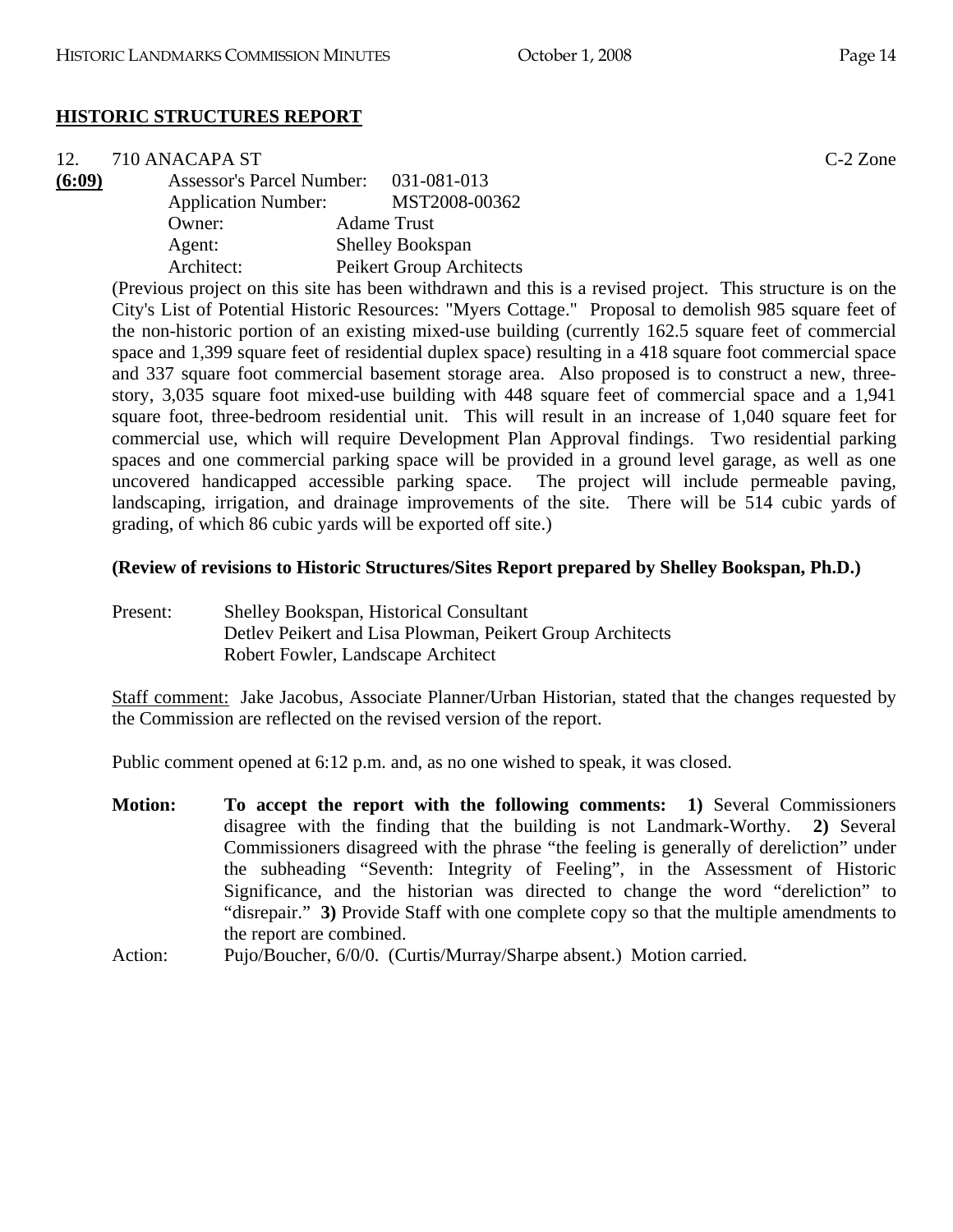| 13.    | 710 ANACAPA ST                        |                          | $C-2$ Zone |
|--------|---------------------------------------|--------------------------|------------|
| (6:21) | Assessor's Parcel Number: 031-081-013 |                          |            |
|        | <b>Application Number:</b>            | MST2008-00362            |            |
|        | Owner:                                | <b>Adame Trust</b>       |            |
|        | Agent:                                | <b>Shelley Bookspan</b>  |            |
|        | Architect:                            | Peikert Group Architects |            |
|        |                                       | .                        |            |

(Previous project on this site has been withdrawn and this is a revised project. This structure is on the City's List of Potential Historic Resources: "Myers Cottage." Proposal to demolish 985 square feet of the non-historic portion of an existing mixed-use building (currently 162.5 square feet of commercial space and 1,399 square feet of residential duplex space) resulting in a 418 square foot commercial space and 337 square foot commercial basement storage area. Also proposed is to construct a new, threestory, 3,035 square foot mixed-use building with 448 square feet of commercial space and a 1,941 square foot, three-bedroom residential unit. This will result in an increase of 1,040 square feet for commercial use, which will require Development Plan Approval findings. Two residential parking spaces and one commercial parking space will be provided in a ground level garage, as well as one uncovered handicapped accessible parking space. The project will include permeable paving, landscaping, irrigation, and drainage improvements of the site. There will be 514 cubic yards of grading, of which 86 cubic yards will be exported off site.)

# **(Second Concept Review. Comments only: Project requires Environmental Assessment and Development Plan Approval findings.)**

- Present: Detlev Peikert and Lisa Plowman, Peikert Group Architects Robert Fowler, Landscape Architect
- **Motion: Continued two weeks with the following comments: 1)** The mass, bulk and scale continue to be acceptable. **2)** Two Commissioners cannot support the tower at all; one Commissioner believes it can be "massaged" to reflect previous comments made by the Commission. **3)** Revise the corbels. **4)** The added tree is much appreciated; it was suggested that it be a jacaranda, an olive tree, or something with height and canopy. **5)** Eliminate the lawn to comply with the new drought-tolerant guidelines.
- Action: Adams/Boucher, 5/0/0. (Curtis/Hausz/Murray/Sharpe absent.) Motion carried.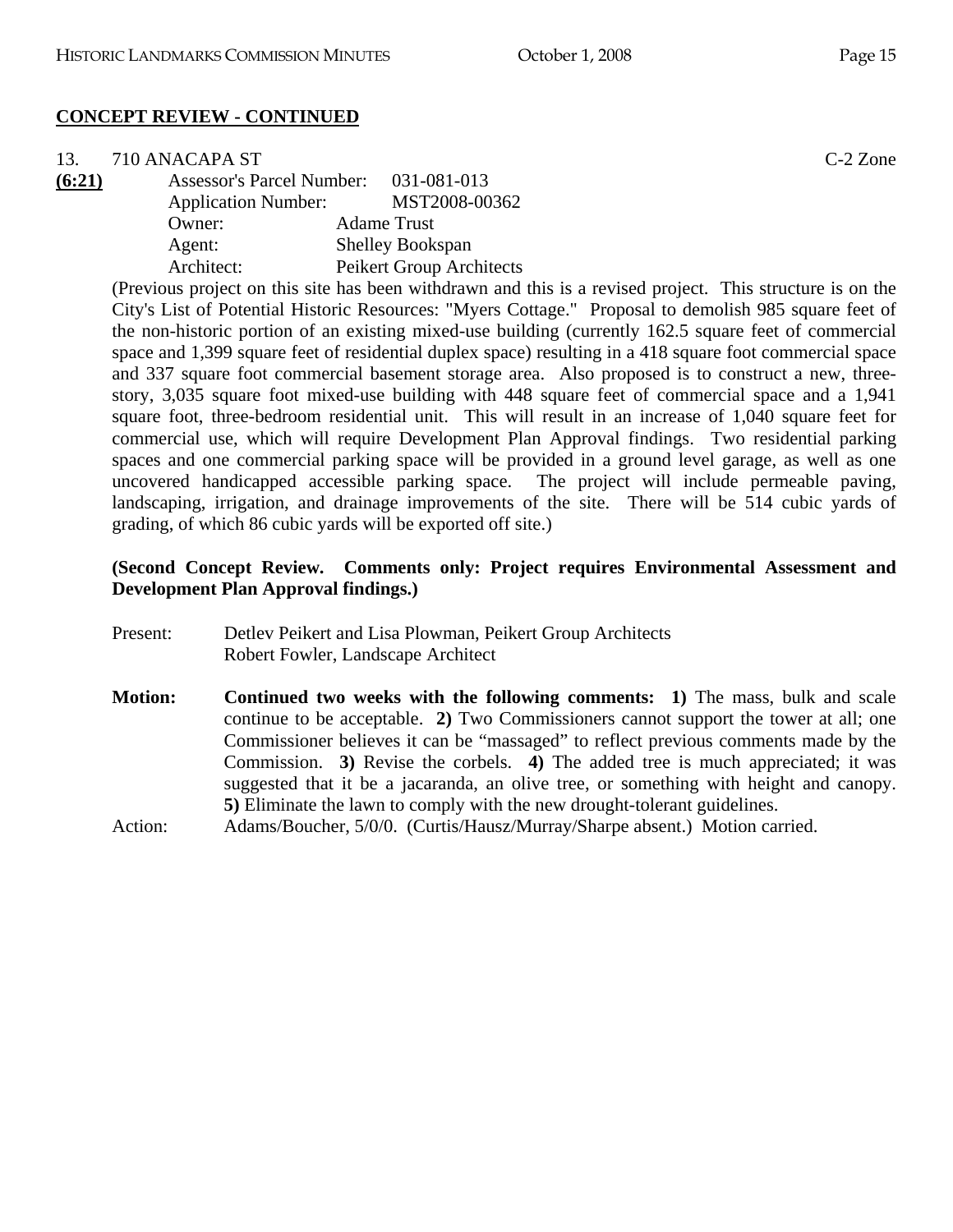# **CONSENT CALENDAR**

# **CONTINUED ITEM**

A. 791 CHAPALA ST C-2 Zone Assessor's Parcel Number: 037-082-006 Application Number: MST2008-00425 Owner: Ray Mahboob Architect: Michael Holliday Business Name: Silvergreens

(Proposal for a new exterior wall vent and new outdoor dining furniture including tables, chairs, umbrellas, and wall mounted heaters. The furniture encroaching into the public right-of-way will require approval of an Outdoor Dining License Application from the Public Works Department.)

**(Second Concept Review.)** 

**Continued two weeks to October 15, 2008.** 

# **FINAL REVIEW**

| 201 E FIGUEROA ST                |                           | $C-2$ Zone |
|----------------------------------|---------------------------|------------|
| <b>Assessor's Parcel Number:</b> | 029-162-028               |            |
| <b>Application Number:</b>       | MST2008-00424             |            |
| Owner:                           | <b>Wells Family Trust</b> |            |
| Architect:                       | Michael Holliday          |            |

(Proposal to remove an existing wood entry trellis and existing wood window grilles and install new wood shutters with wrought iron details. Also proposed is to plaster the existing adobe landscape planters and walls and repaint the exterior of this 3,500 square foot, one-story commercial building.)

# **(Final Approval of the project is requested.)**

**Continued two weeks to October 15, 2008.**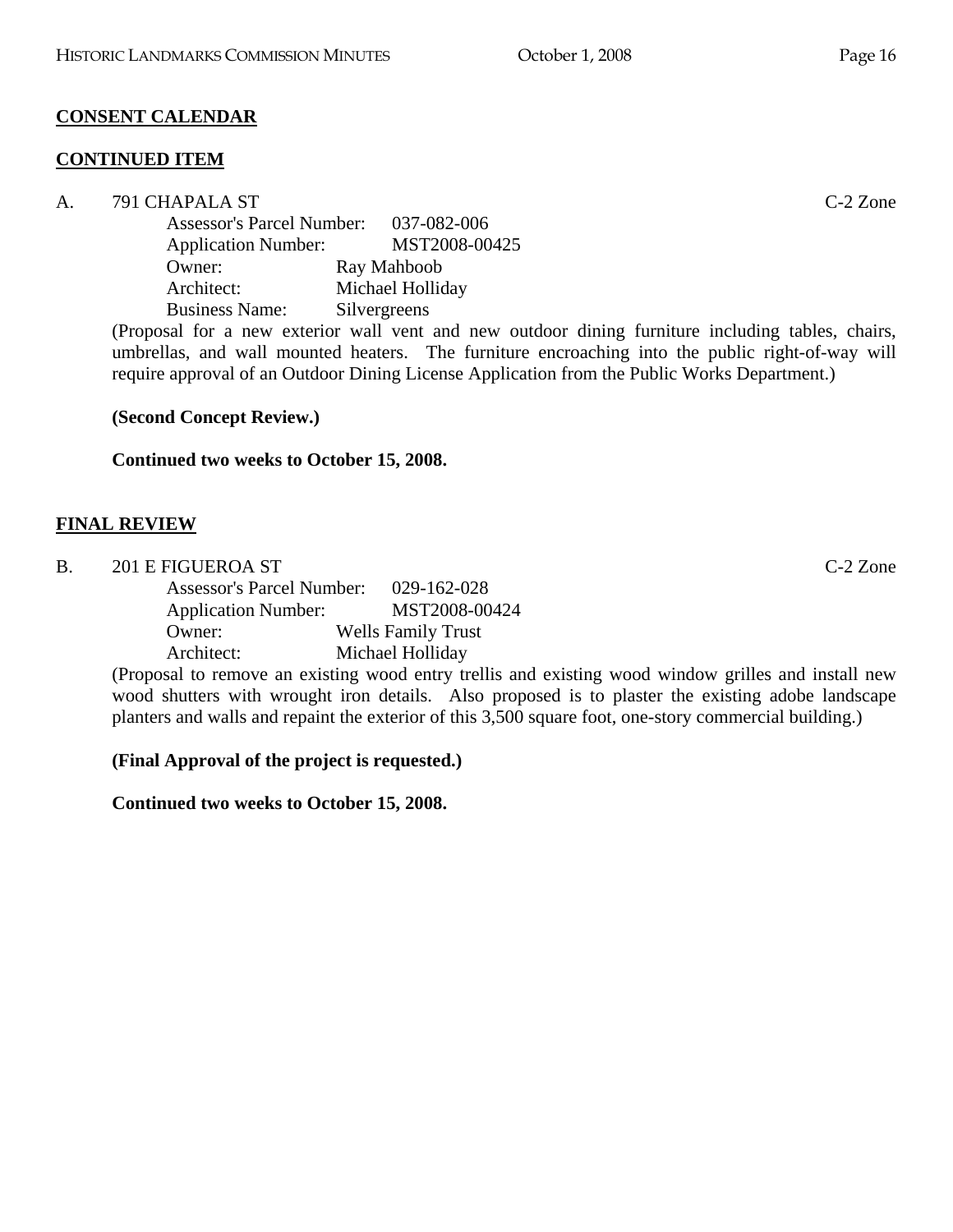# **CONTINUED ITEM**

|  | 1117 STATE ST | $C-2$ Zone |
|--|---------------|------------|
|--|---------------|------------|

 Assessor's Parcel Number: 039-231-030 Application Number: MST2008-00414 Owner: 1129 State Street Applicant: Klaus Graf Architect: Lenvik and Minor Contractor: Frank Schipper Business Name: Antica

(Proposal to remove an existing 165 square foot trash enclosure and construct a new 420 square foot trash enclosure at the rear of a commercial building.)

#### **(First Concept Review continued from September 17, 2008.)**

**Continued two weeks to October 15, 2008.** 

#### **REVIEW AFTER FINAL**

| D. | 1722 STATE ST              |                                                                                            | $C-2/R-1$ Zone |
|----|----------------------------|--------------------------------------------------------------------------------------------|----------------|
|    |                            | Assessor's Parcel Number: 027-102-021                                                      |                |
|    | <b>Application Number:</b> | MST2005-00455                                                                              |                |
|    | Owner:                     | 1722 State Street Investors, LLC                                                           |                |
|    | Applicant:                 | <b>Howard Gross</b>                                                                        |                |
|    | Architect:                 | Jan Hochhauser                                                                             |                |
|    |                            | (Proposal for a three story commercial mixed-use development consisting of ten residential |                |

(Proposal for a three story commercial mixed-use development consisting of ten residential condominium units with approximately 8,400 square feet of commercial development. The residential units would consist of six 3-bedroom units and four 2-bedroom units. One 3-bedroom unit would be affordable to middle-income. Parking to accommodate 55 cars will be located in a subterranean parking garage. The existing 7,200 square foot commercial structure on this 28,875 square foot lot will be demolished as part of this proposal.)

**(Review After Final of proposed change of approved fountain tile and sandstone cap on garden wall.)** 

**Final Approval as noted on Sheet A3.0. Statuary eagle on main tower is not approved.**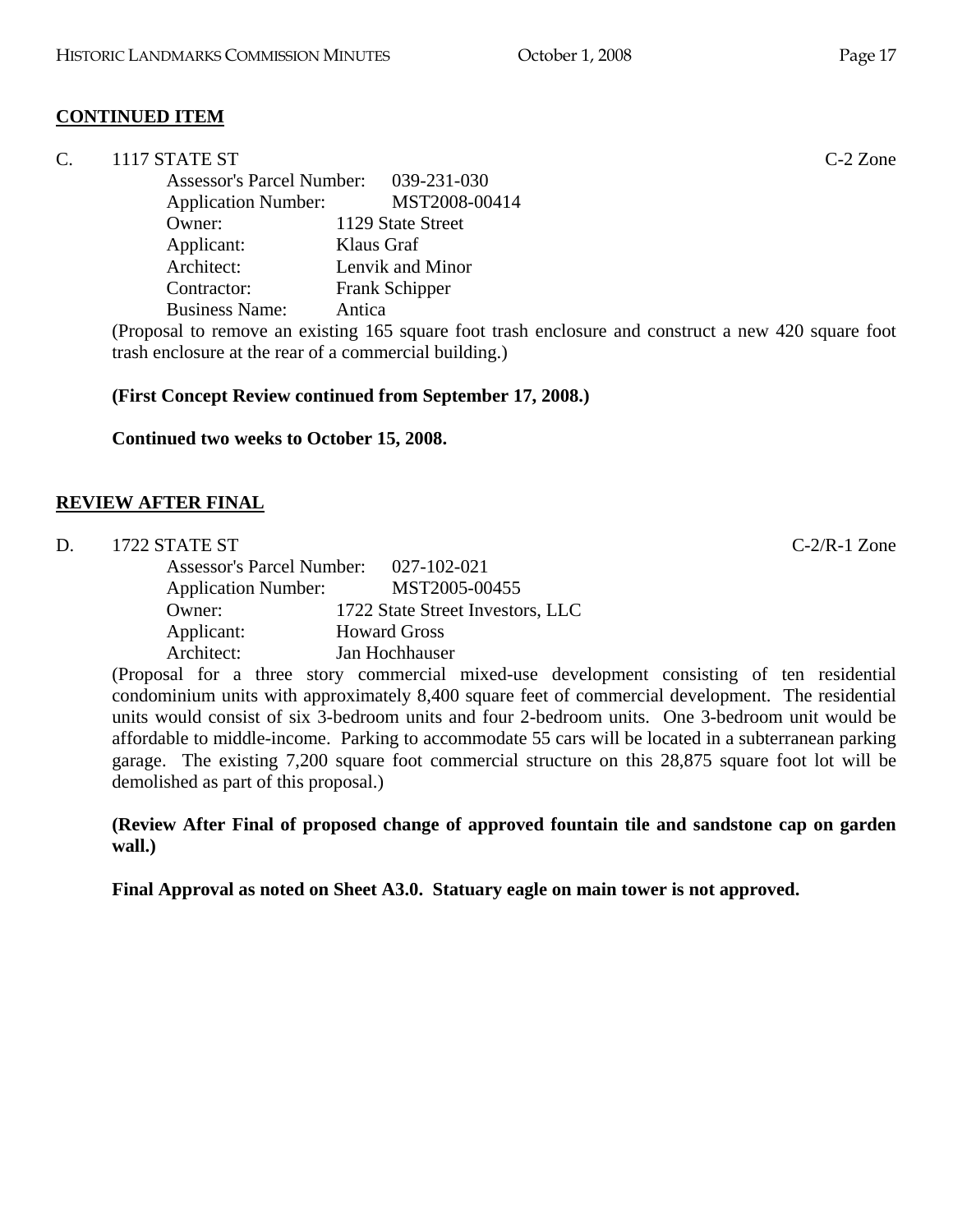# **NEW ITEM**

| $C-2$ Zone |
|------------|
|            |
|            |
|            |
|            |
|            |
|            |
|            |
|            |

(This structure is on the City's list of potential historic resources and is on the California Inventory of Historic Resources: "San Marcos Court Building." Proposal for front and rear entry door changes in a retail store. At the front elevation, the project will entail relocating a pair of entry doors and enclosing the recessed area with windows to match existing. There will be an increase of 52.5 square feet of Measure "E" commercial square footage. Proposed signage to be reviewed under a separate application by the Sign Committee.)

**Preliminary Approval and continued two weeks to the Consent Calendar with the following condition and comment: 1)** The City Historian shall review alterations to be consistent with the previous Historic Structure/Sites Reports and to verify that it is not an adverse impact to the historic resource. **2)** The door hardware is to be reviewed on the Consent Calendar.

# **REVIEW AFTER FINAL**

#### F. 16 E CARRILLO ST C-2 Zone

| <b>Assessor's Parcel Number:</b><br><b>Application Number:</b> | 039-322-044<br>MST2008-00055           |
|----------------------------------------------------------------|----------------------------------------|
| Owner:                                                         | Masonic Properties Santa Barbara, Inc. |
| Applicant:                                                     | Gil García                             |
| <b>Business Name:</b>                                          | Santa Barbara Bank & Trust             |

(This structure is on the City's List of Potential Historic Resources: "Masonic Temple." Proposal to relocate an existing ATM, replace a storefront window, add new plant pots and light fixtures, and paint a colored band on the exterior of the office of Santa Barbara Bank & Trust.)

#### **(Review After Final of new awnings at the E. Carrillo Street elevation.)**

**Continued two weeks under new Master Application with the following comments: 1)** Need more information on the awning material. **2)** Item should be reviewed under the address of 24 E. Carrillo Street.